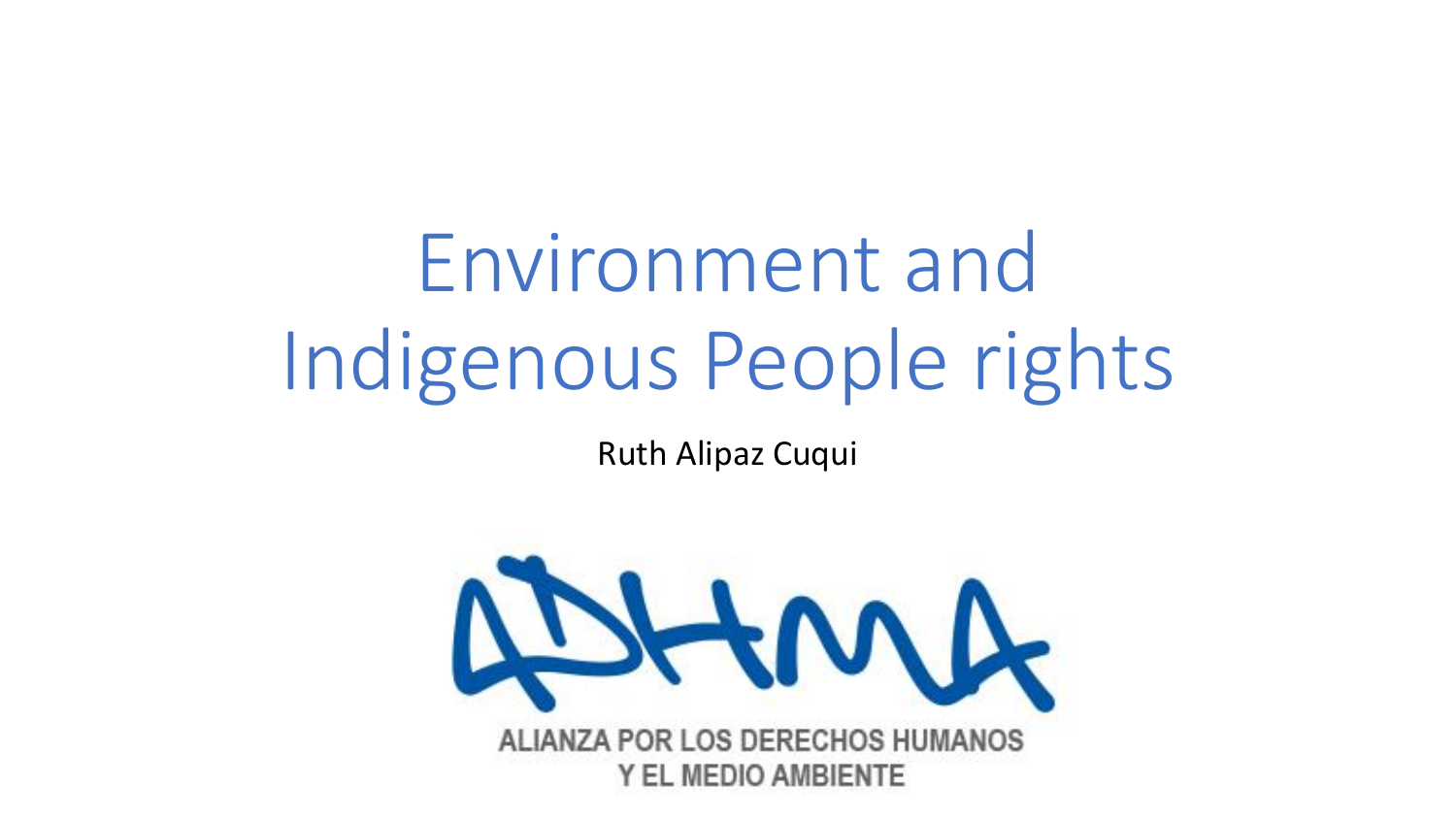

### 50 human rights organizations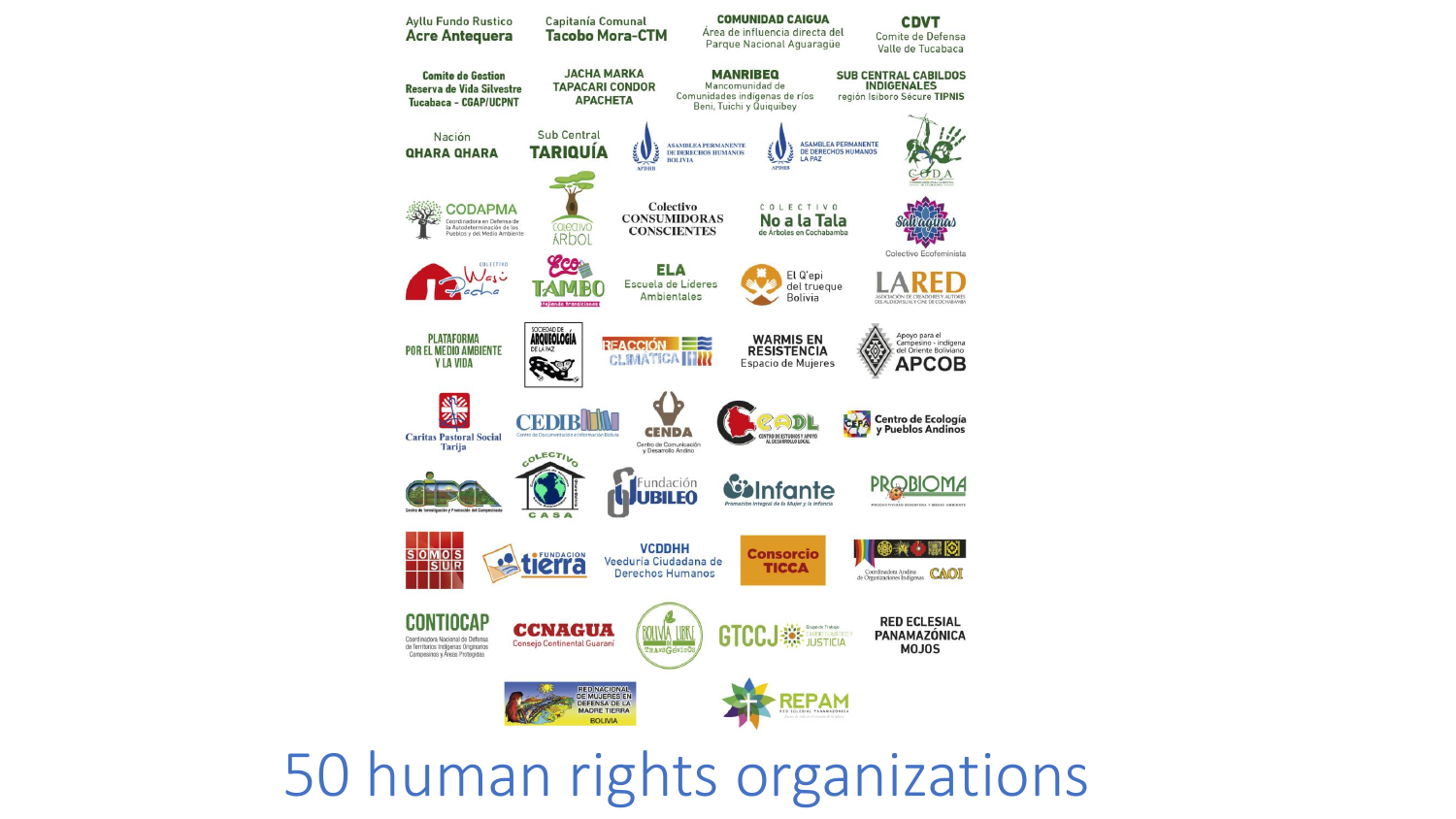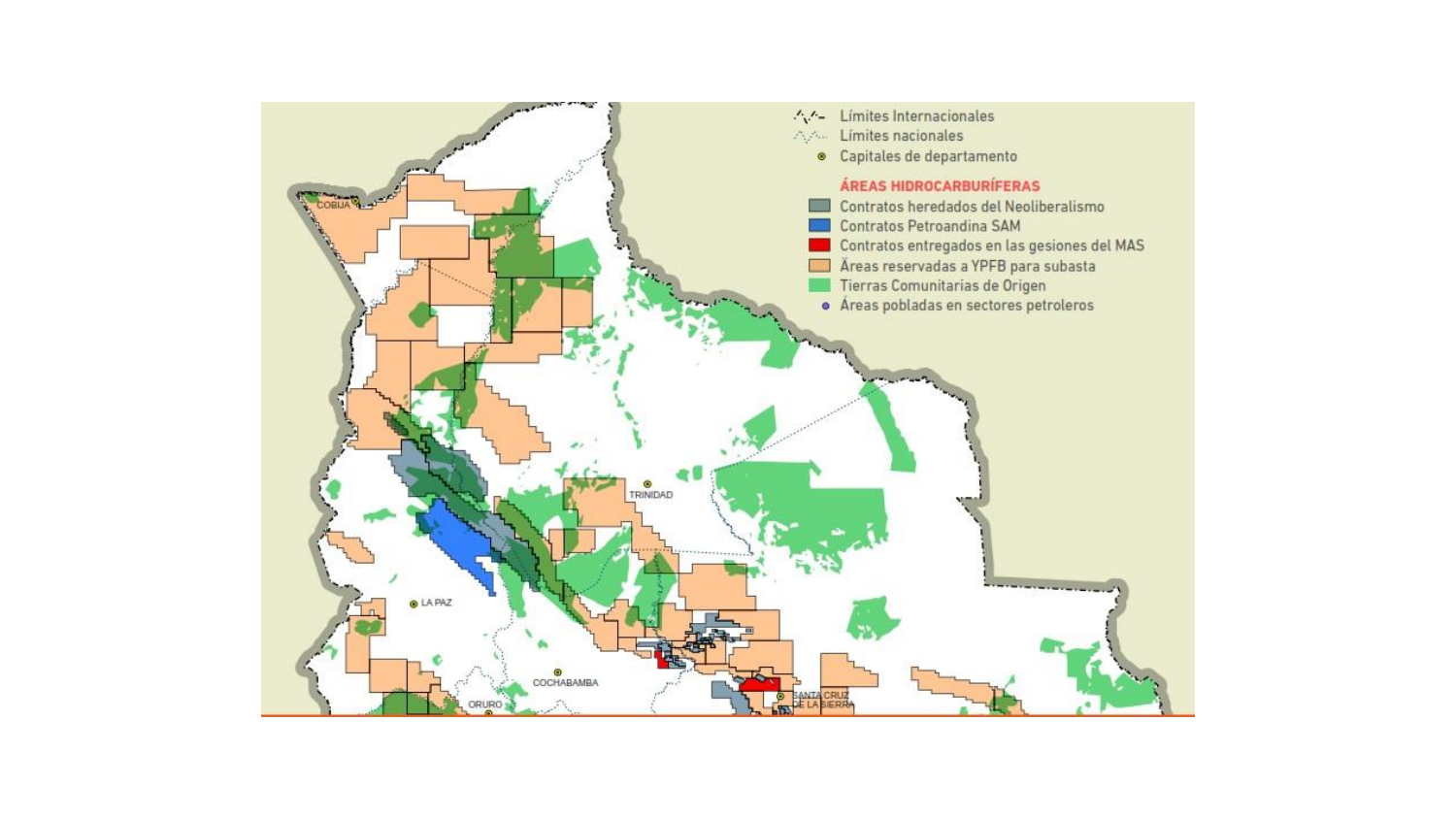Recomendations: ENVIRONMENT

- •**Implementing** the **Escazú** agreement.
- •**Derogation** of Law No. 535 and Supreme Decrees No. 2366 and No. 2992, as they are contrary to the exercise of **the right to a healthy environment.**
- **Promote** studies that determine **the effect of mining pollution**.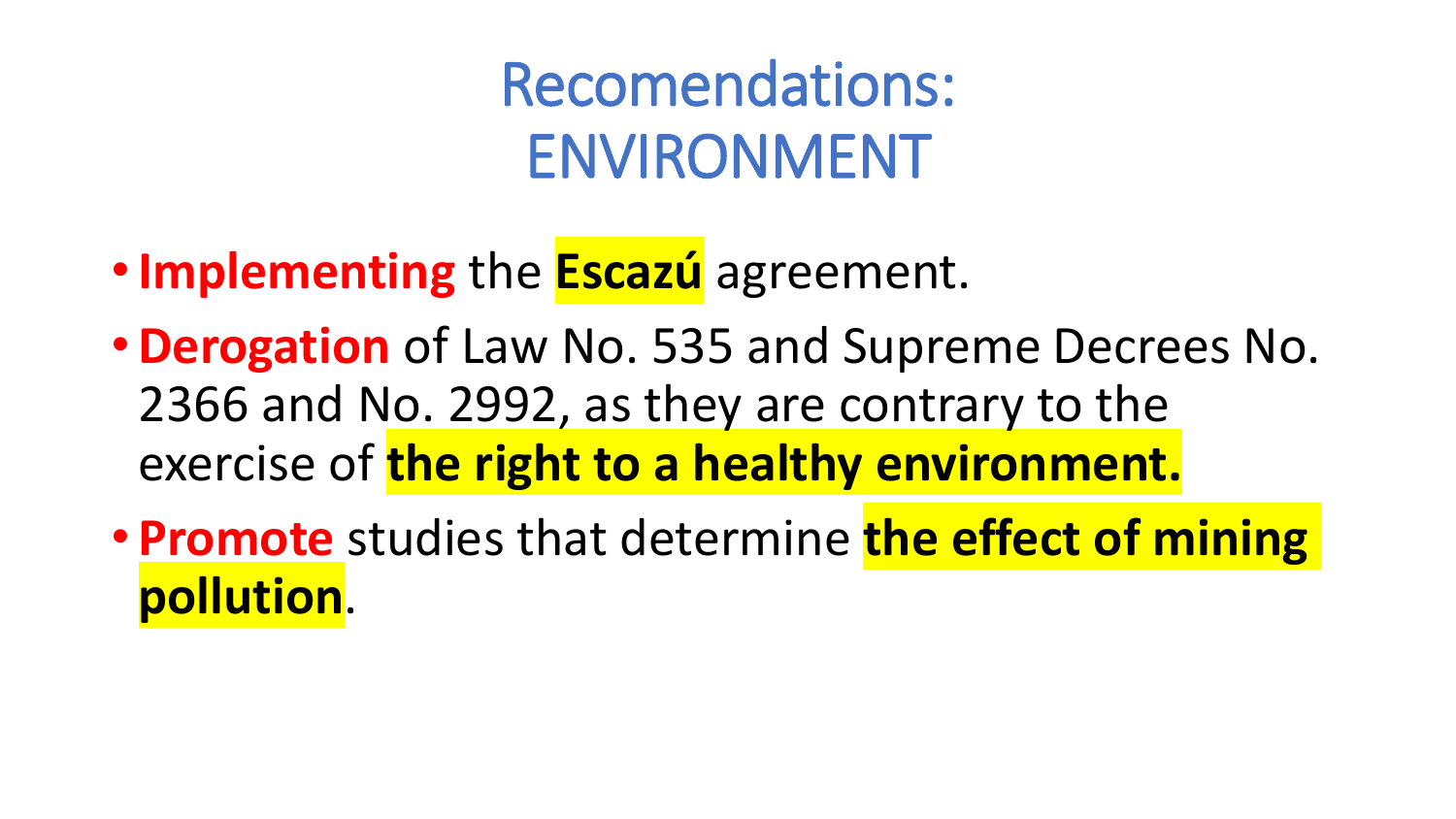# Recomendations: Prior consultation Indigenous People

- •**Adjust** the mining and hydrocarbon sector legal framework according to **ILO Convention 169**.
- •**Abrogate** Law 979 that allows the construction of a road through the Indigenous Territory and Isiboro Secure National Park - **TIPNIS**.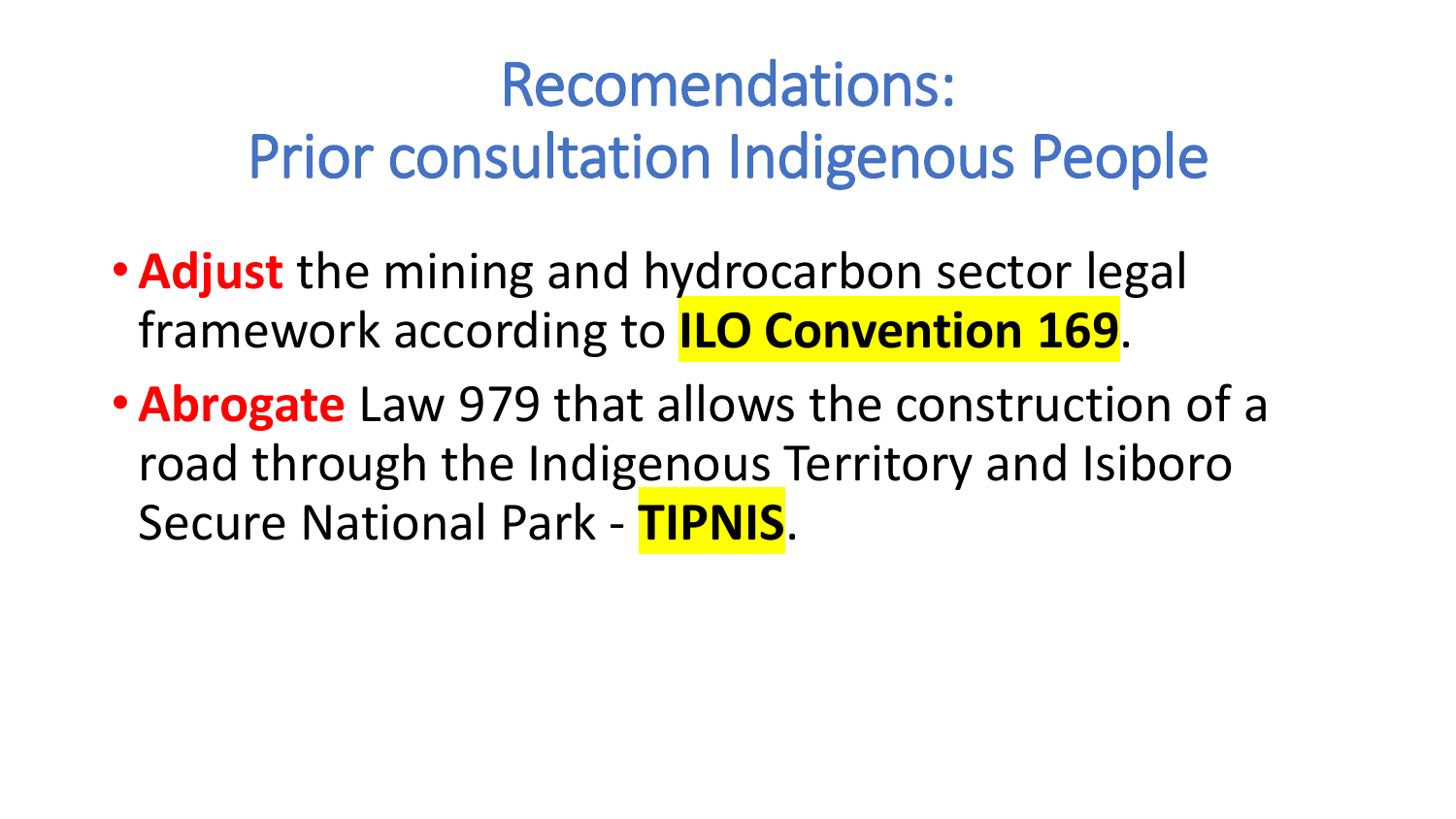#### Recomendatios:

Right to life of indigenous peoples in voluntary isolation

- •**Adapt** Law 450, implementing the intangibility of territories and the prohibition of extractive activities due to the **high risk of ethnocide**.
- Establish **urgent protocols** in case of accidental sightings or contacts, agreed with the communities.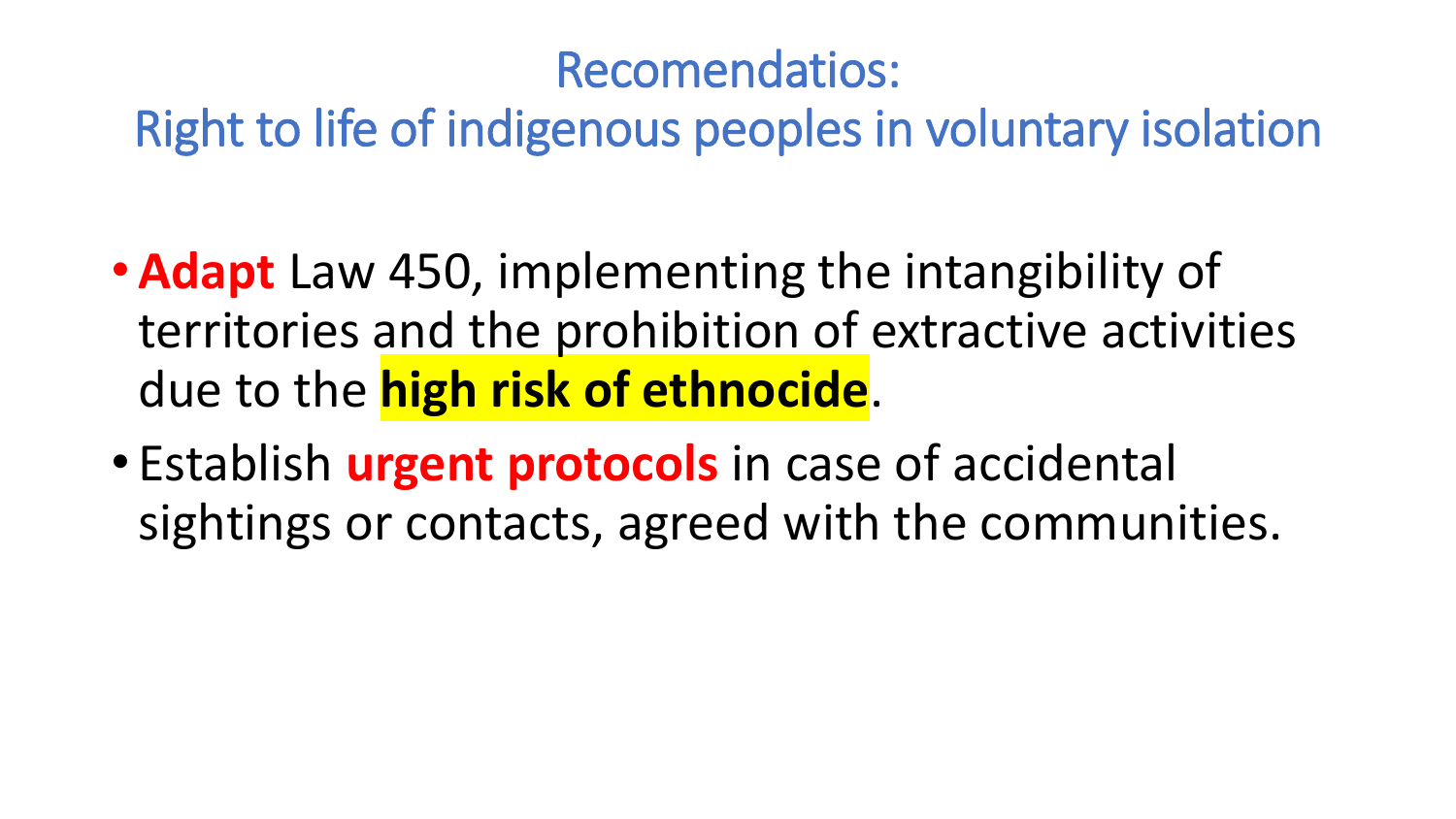# Recomendations: Right to human rights defender

- •**Abrogation** of Law 351 and its Regulatory Decrees as well as all the norms that violate the rights of human rights defenders, especially their right to free association.
- **Take additional measures** in order to **protect human rights defenders**, with a gender perspective.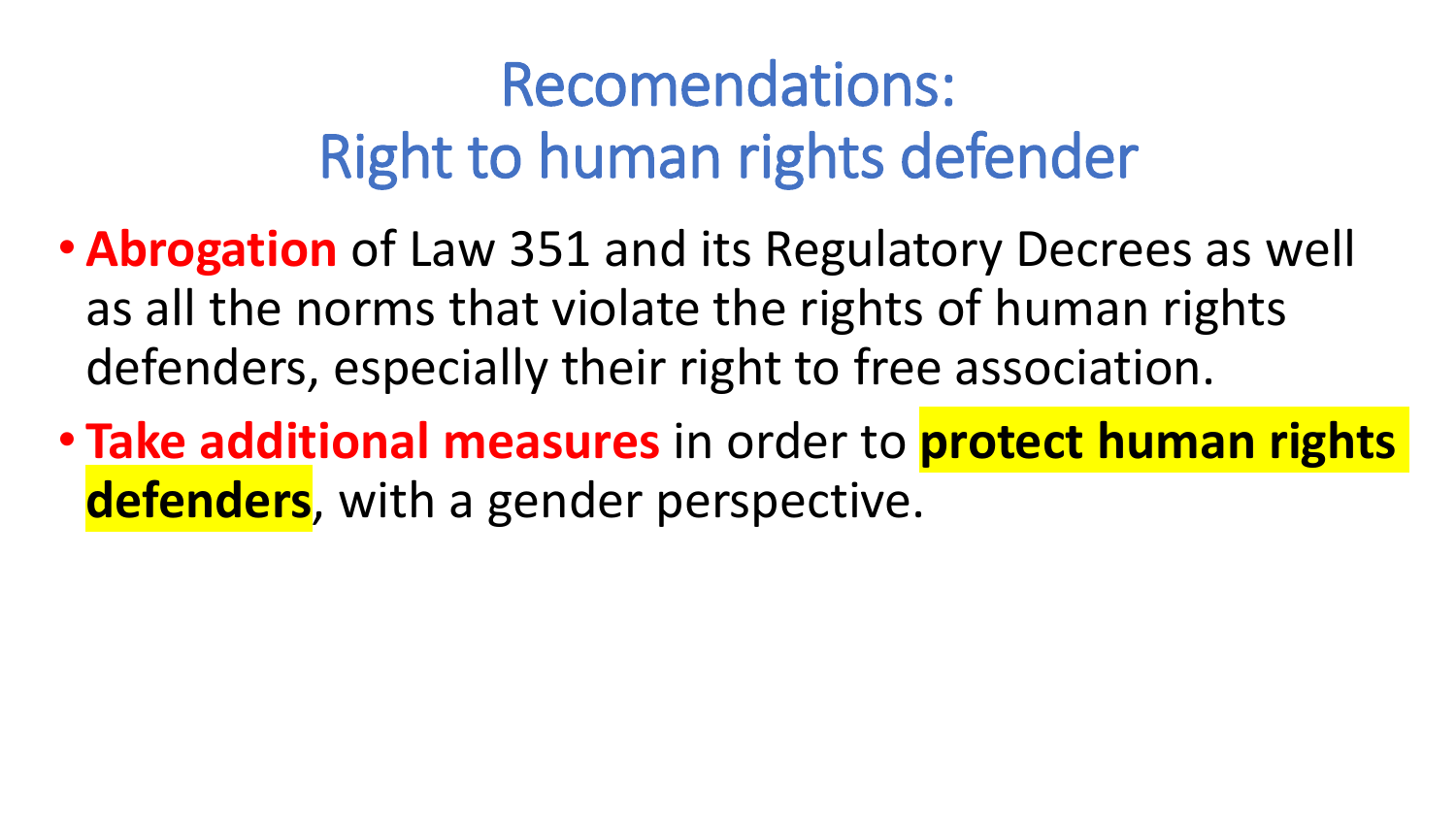Recognize the importance of protecting human rights from the effects generated by natural resource exploitation activities

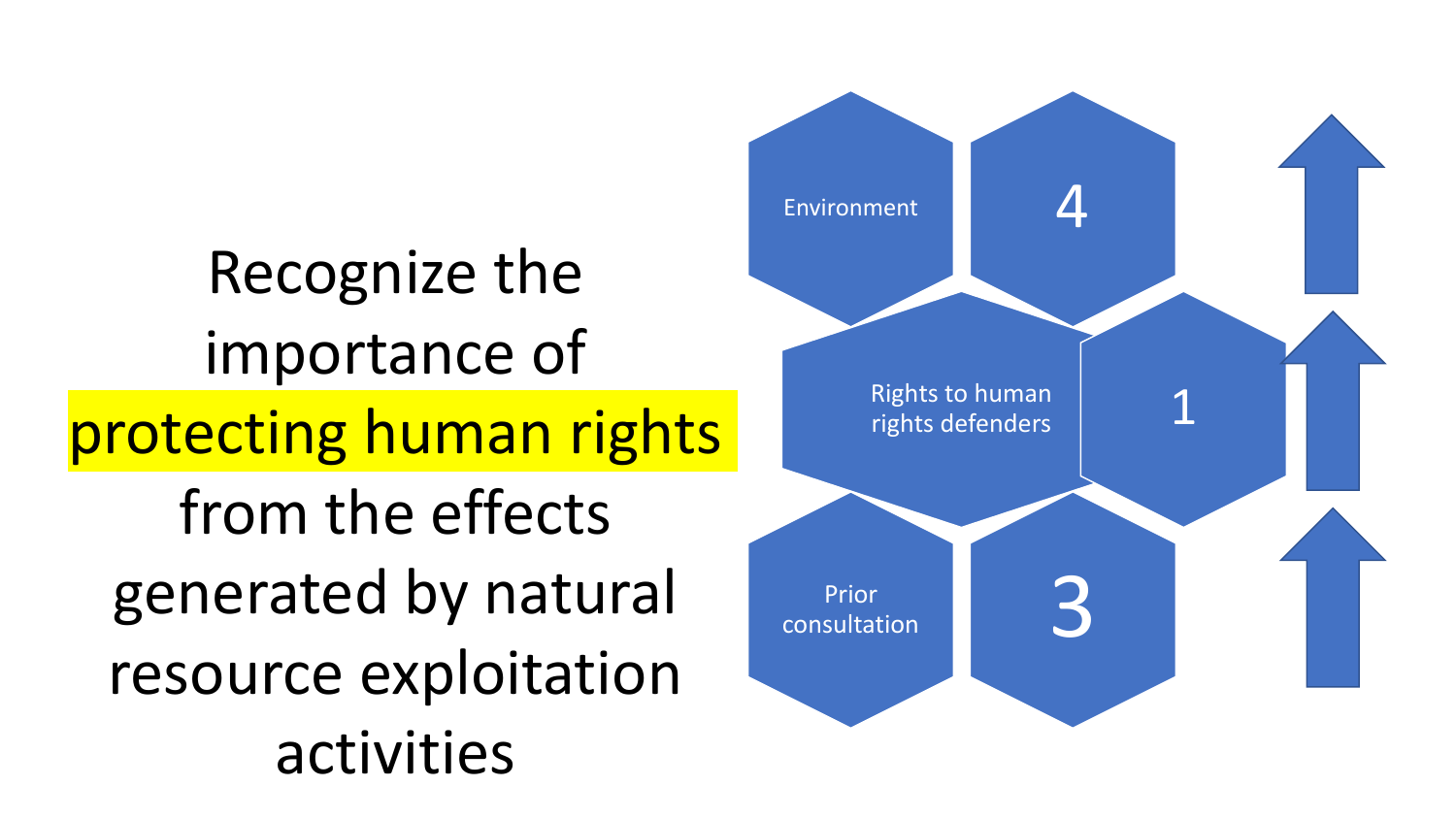